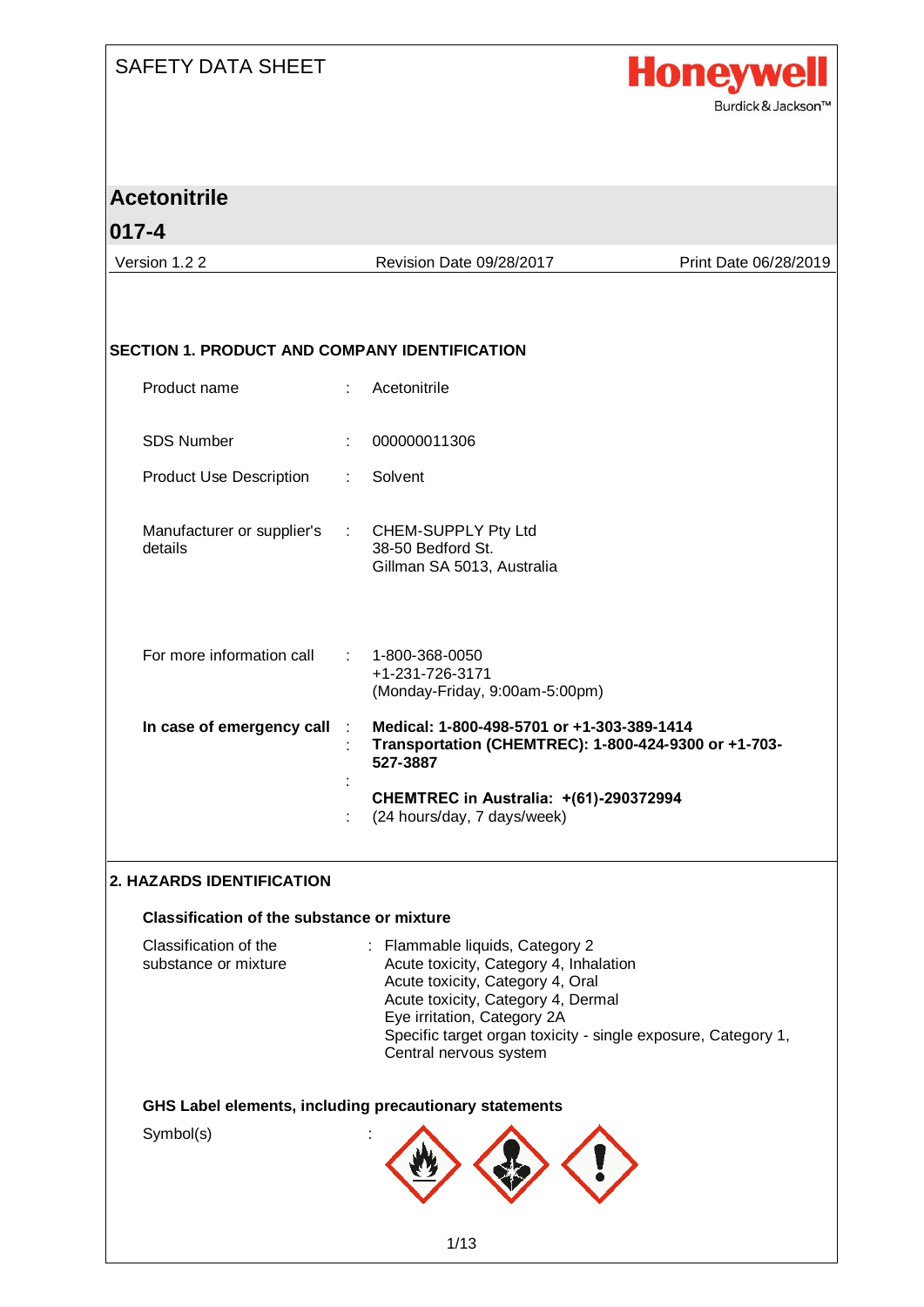

| <b>Acetonitrile</b>      |                                                                                                                                                                                                                                                                                                                                                                                                                                                                                                                                                                                                                                                                                                                                                                                                                                                                                                                                                                                                                                                                                                                                                                                                                                                                                                                                                                                                                                                                                                                                                                 |                       |
|--------------------------|-----------------------------------------------------------------------------------------------------------------------------------------------------------------------------------------------------------------------------------------------------------------------------------------------------------------------------------------------------------------------------------------------------------------------------------------------------------------------------------------------------------------------------------------------------------------------------------------------------------------------------------------------------------------------------------------------------------------------------------------------------------------------------------------------------------------------------------------------------------------------------------------------------------------------------------------------------------------------------------------------------------------------------------------------------------------------------------------------------------------------------------------------------------------------------------------------------------------------------------------------------------------------------------------------------------------------------------------------------------------------------------------------------------------------------------------------------------------------------------------------------------------------------------------------------------------|-----------------------|
| $017 - 4$                |                                                                                                                                                                                                                                                                                                                                                                                                                                                                                                                                                                                                                                                                                                                                                                                                                                                                                                                                                                                                                                                                                                                                                                                                                                                                                                                                                                                                                                                                                                                                                                 |                       |
| Version 1.2 2            | Revision Date 09/28/2017                                                                                                                                                                                                                                                                                                                                                                                                                                                                                                                                                                                                                                                                                                                                                                                                                                                                                                                                                                                                                                                                                                                                                                                                                                                                                                                                                                                                                                                                                                                                        | Print Date 06/28/2019 |
|                          |                                                                                                                                                                                                                                                                                                                                                                                                                                                                                                                                                                                                                                                                                                                                                                                                                                                                                                                                                                                                                                                                                                                                                                                                                                                                                                                                                                                                                                                                                                                                                                 |                       |
| Signal word              | Danger                                                                                                                                                                                                                                                                                                                                                                                                                                                                                                                                                                                                                                                                                                                                                                                                                                                                                                                                                                                                                                                                                                                                                                                                                                                                                                                                                                                                                                                                                                                                                          |                       |
| <b>Hazard statements</b> | : Highly flammable liquid and vapour.<br>Harmful if swallowed, in contact with skin or if inhaled.<br>Causes serious eye irritation.<br>Causes damage to organs.                                                                                                                                                                                                                                                                                                                                                                                                                                                                                                                                                                                                                                                                                                                                                                                                                                                                                                                                                                                                                                                                                                                                                                                                                                                                                                                                                                                                |                       |
| Precautionary statements | : Prevention:<br>Keep away from heat/sparks/open flames/hot surfaces. No<br>smoking.<br>Keep container tightly closed.<br>Ground/bond container and receiving equipment.<br>Use explosion-proof electrical/ ventilating/ lighting/ equipment.<br>Use only non-sparking tools.<br>Take precautionary measures against static discharge.<br>Do not breathe dust/ fume/ gas/ mist/ vapours/ spray.<br>Wash skin thoroughly after handling.<br>Do not eat, drink or smoke when using this product.<br>Use only outdoors or in a well-ventilated area.<br>Wear protective gloves/protective clothing/eye protection/face<br>protection.<br><b>Response:</b><br>IF SWALLOWED: Call a POISON CENTER or doctor/<br>physician if you feel unwell. Rinse mouth.<br>IF ON SKIN (or hair): Remove/ Take off immediately all<br>contaminated clothing. Rinse skin with water/ shower.<br>IF INHALED: Remove victim to fresh air and keep at rest in a<br>position comfortable for breathing.<br>IF IN EYES: Rinse cautiously with water for several minutes.<br>Remove contact lenses, if present and easy to do. Continue<br>rinsing.<br>IF exposed: Call a POISON CENTER or doctor/ physician.<br>If eye irritation persists: Get medical advice/attention.<br>Wash contaminated clothing before reuse.<br>In case of fire: Use dry sand, dry chemical or alcohol-resistant<br>foam for extinction.<br>Storage:<br>Store in a well-ventilated place. Keep cool.<br>Store locked up.<br>Disposal:<br>Dispose of contents/ container to an approved waste disposal<br>plant. |                       |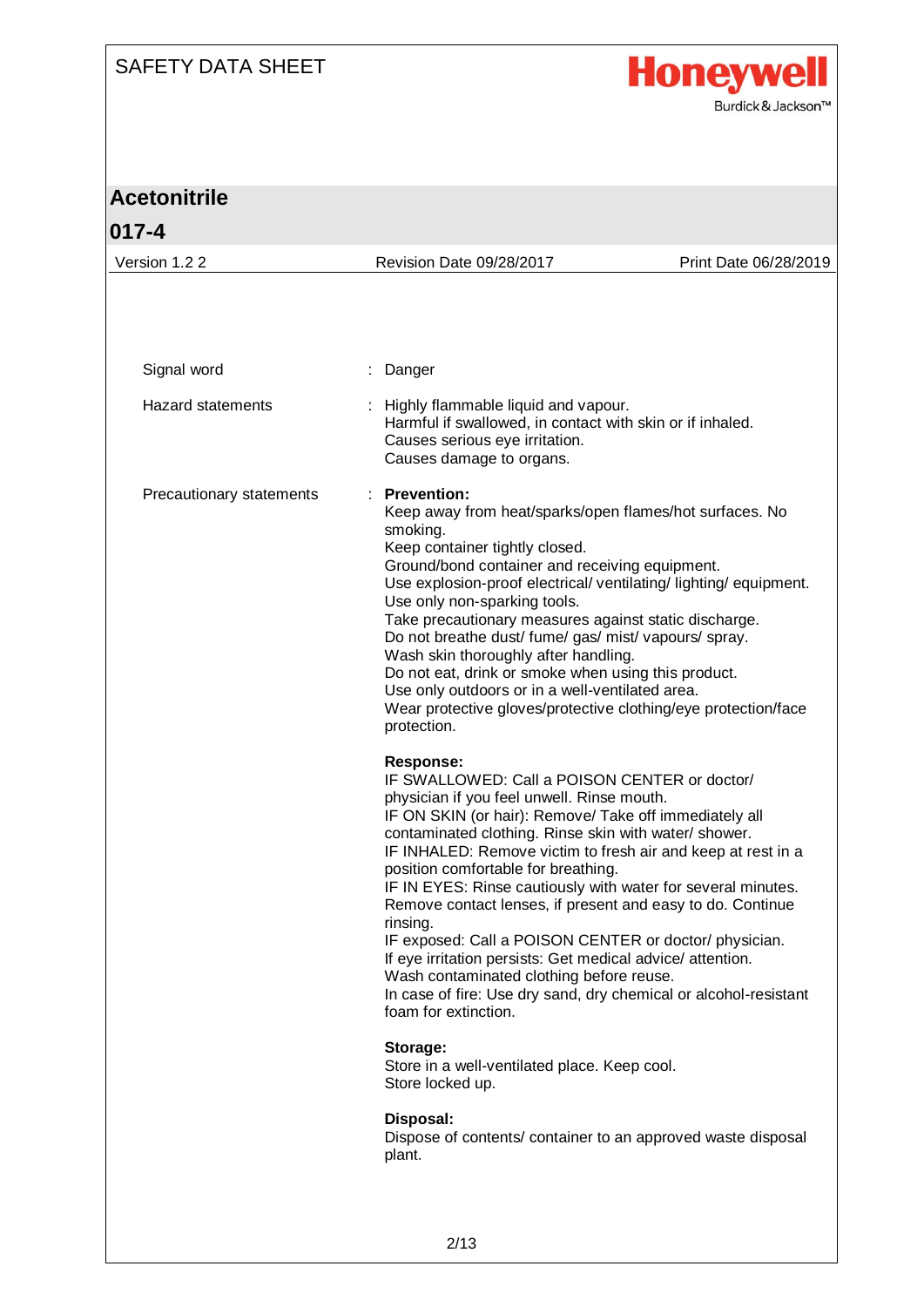

| <b>Acetonitrile</b><br>$017 - 4$                 |                                                                                                                                                      |                                                                                                                                                                 |
|--------------------------------------------------|------------------------------------------------------------------------------------------------------------------------------------------------------|-----------------------------------------------------------------------------------------------------------------------------------------------------------------|
| Version 1.2 2                                    | Revision Date 09/28/2017                                                                                                                             | Print Date 06/28/2019                                                                                                                                           |
|                                                  |                                                                                                                                                      |                                                                                                                                                                 |
| <b>3. COMPOSITION/INFORMATION ON INGREDIENTS</b> |                                                                                                                                                      |                                                                                                                                                                 |
| Formula                                          | C <sub>2</sub> H <sub>3N</sub>                                                                                                                       |                                                                                                                                                                 |
| Chemical nature                                  | Substance                                                                                                                                            |                                                                                                                                                                 |
| CAS-No.<br><b>Hazardous components</b>           | $: 75-05-8$                                                                                                                                          |                                                                                                                                                                 |
| Chemical name                                    | CAS-No.                                                                                                                                              | Concentration                                                                                                                                                   |
| Acetonitrile<br><b>4. FIRST AID MEASURES</b>     | $75-05-8$                                                                                                                                            | $= 100%$                                                                                                                                                        |
| Inhalation                                       | : Remove to fresh air.<br>If not breathing, give artificial respiration.<br>If breathing is difficult, give oxygen.<br>present.<br>Call a physician. | Use oxygen as required, provided a qualified operator is                                                                                                        |
| Skin contact                                     | minutes.<br>Call a physician.                                                                                                                        | Wash off immediately with plenty of water for at least 15<br>Take off contaminated clothing and shoes immediately.<br>Wash contaminated clothing before re-use. |
| Eye contact                                      | for at least 15 minutes.<br>Call a physician.                                                                                                        | Rinse immediately with plenty of water, also under the eyelids,                                                                                                 |
| Ingestion                                        | : Do NOT induce vomiting.<br>Immediate medical attention is required.                                                                                | Never give anything by mouth to an unconscious person.                                                                                                          |
| Notes to physician                               | : Treat as cyanide poisoning.                                                                                                                        | Symptoms of poisoning may not appear for several hours.<br>Keep under medical supervision for at least 48 hours.                                                |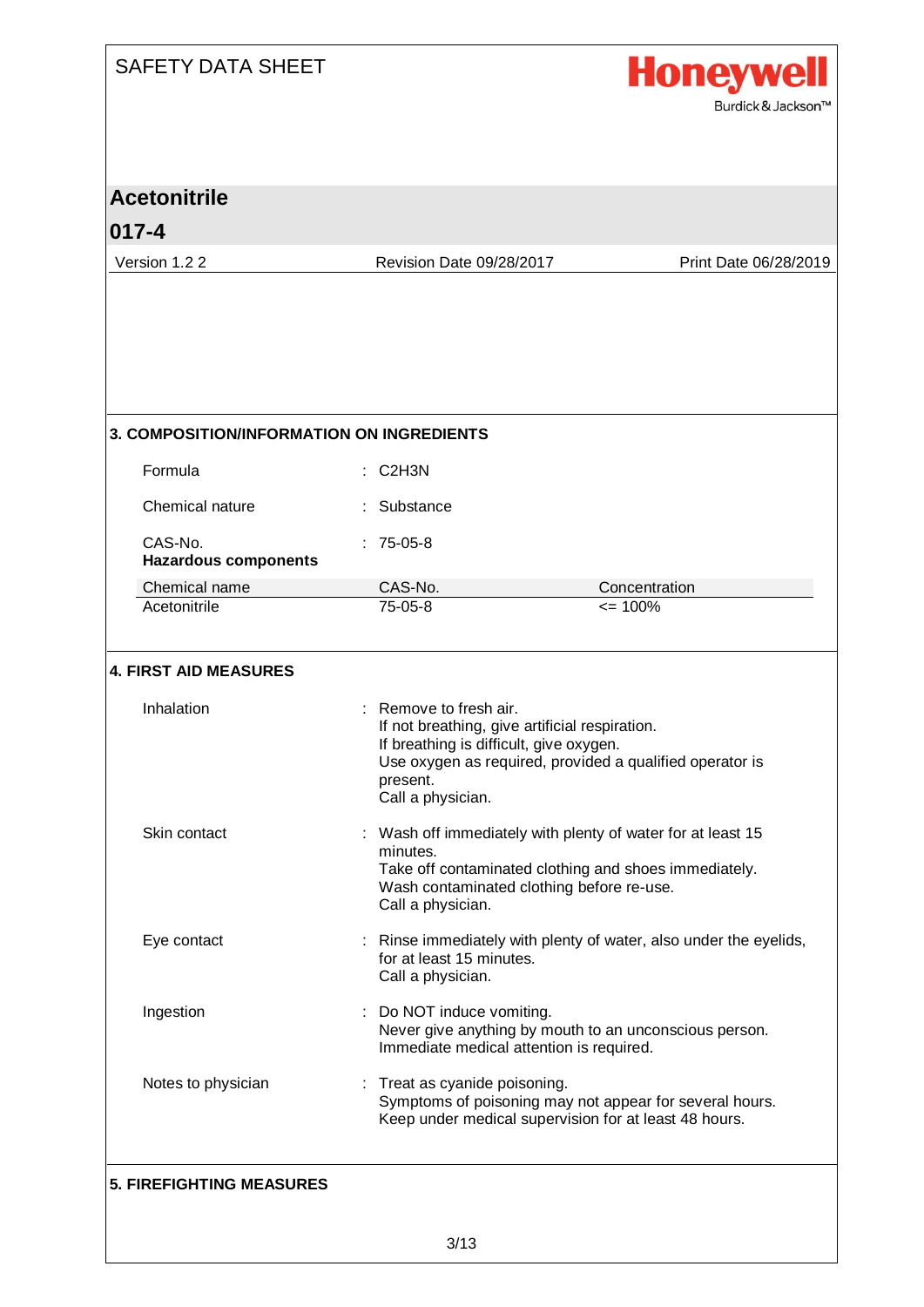

# **Acetonitrile**

| $ 017 - 4$                                       |       |                                                                                                                                                                                                                                                                                                                                                                                                                                                           |                       |
|--------------------------------------------------|-------|-----------------------------------------------------------------------------------------------------------------------------------------------------------------------------------------------------------------------------------------------------------------------------------------------------------------------------------------------------------------------------------------------------------------------------------------------------------|-----------------------|
| Version 1.2 2                                    |       | Revision Date 09/28/2017                                                                                                                                                                                                                                                                                                                                                                                                                                  | Print Date 06/28/2019 |
|                                                  |       |                                                                                                                                                                                                                                                                                                                                                                                                                                                           |                       |
| Suitable extinguishing media                     |       | : Carbon dioxide (CO2)<br>Dry chemical<br>Alcohol-resistant foam<br>Cool closed containers exposed to fire with water spray.                                                                                                                                                                                                                                                                                                                              |                       |
| Unsuitable extinguishing<br>media                | fire. | : Do not use a solid water stream as it may scatter and spread                                                                                                                                                                                                                                                                                                                                                                                            |                       |
| Specific hazards during<br>firefighting          |       | Highly flammable.<br>Vapours may form explosive mixtures with air.<br>Vapours are heavier than air and may spread along floors.<br>Vapors may travel to areas away from work site before<br>igniting/flashing back to vapor source.<br>In case of fire hazardous decomposition products may be<br>produced such as:<br>Hydrogen cyanide (hydrocyanic acid)<br>Carbon dioxide (CO2), carbon monoxide (CO), oxides of<br>nitrogen (NOx), dense black smoke. |                       |
| Special protective equipment<br>for firefighters |       | : Wear self-contained breathing apparatus and protective suit.                                                                                                                                                                                                                                                                                                                                                                                            |                       |
| Further information                              |       | $\pm$ HAZCHEM Code: 2YE                                                                                                                                                                                                                                                                                                                                                                                                                                   |                       |
|                                                  |       |                                                                                                                                                                                                                                                                                                                                                                                                                                                           |                       |

#### **6. ACCIDENTAL RELEASE MEASURES**

| Personal precautions      | : Wear personal protective equipment.<br>Immediately evacuate personnel to safe areas.<br>Keep people away from and upwind of spill/leak.<br>Ensure adequate ventilation.<br>Remove all sources of ignition.<br>Do not breathe vapours or spray mist.<br>Avoid contact with skin, eyes and clothing.                                   |
|---------------------------|----------------------------------------------------------------------------------------------------------------------------------------------------------------------------------------------------------------------------------------------------------------------------------------------------------------------------------------|
| Environmental precautions | : Prevent further leakage or spillage if safe to do so.<br>Discharge into the environment must be avoided.<br>Do not flush into surface water or sanitary sewer system.<br>Do not allow run-off from fire fighting to enter drains or water<br>courses.                                                                                |
| Methods for cleaning up   | $:$ Ventilate the area.<br>No sparking tools should be used.<br>Use explosion-proof equipment.<br>Contain spillage, soak up with non-combustible absorbent<br>material, (e.g. sand, earth, diatomaceous earth, vermiculite)<br>and transfer to a container for disposal according to local /<br>national regulations (see section 13). |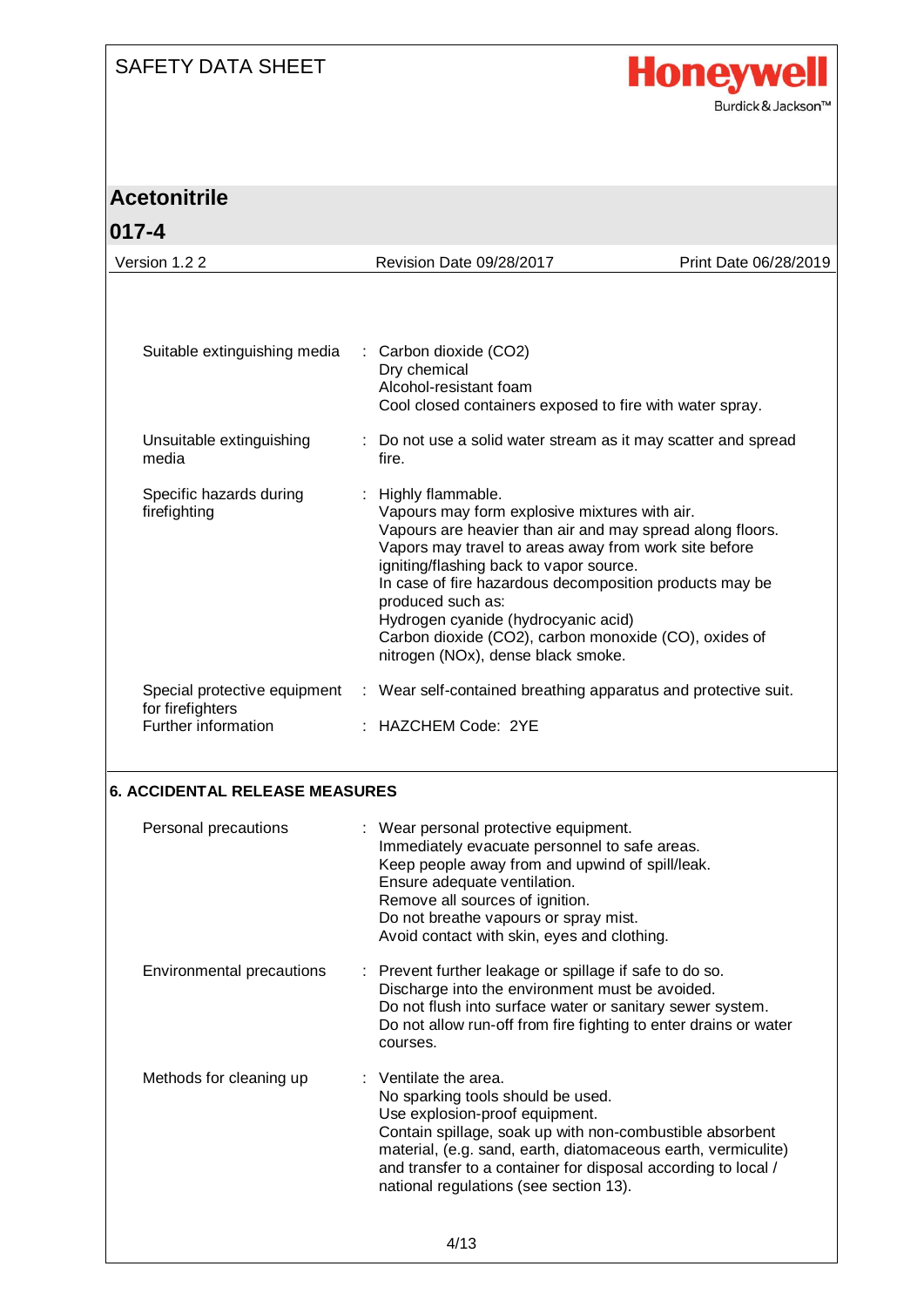

| <b>Acetonitrile</b>                                |                                                                                                                                                                                                                                                                                                                                                                                                                                                                                                                                                                      |                       |
|----------------------------------------------------|----------------------------------------------------------------------------------------------------------------------------------------------------------------------------------------------------------------------------------------------------------------------------------------------------------------------------------------------------------------------------------------------------------------------------------------------------------------------------------------------------------------------------------------------------------------------|-----------------------|
| $017 - 4$                                          |                                                                                                                                                                                                                                                                                                                                                                                                                                                                                                                                                                      |                       |
| Version 1.2 2                                      | Revision Date 09/28/2017                                                                                                                                                                                                                                                                                                                                                                                                                                                                                                                                             | Print Date 06/28/2019 |
|                                                    |                                                                                                                                                                                                                                                                                                                                                                                                                                                                                                                                                                      |                       |
| <b>7. HANDLING AND STORAGE</b>                     |                                                                                                                                                                                                                                                                                                                                                                                                                                                                                                                                                                      |                       |
| <b>Handling</b>                                    |                                                                                                                                                                                                                                                                                                                                                                                                                                                                                                                                                                      |                       |
| Advice on safe handling                            | Wear personal protective equipment.<br>Use only in well-ventilated areas.<br>Keep container tightly closed.<br>Do not smoke.<br>Do not breathe vapours or spray mist.<br>Avoid contact with skin, eyes and clothing.                                                                                                                                                                                                                                                                                                                                                 |                       |
| Advice on protection against<br>fire and explosion | : Keep away from fire, sparks and heated surfaces.<br>Take precautionary measures against static discharges.<br>Ensure all equipment is electrically grounded before beginning<br>transfer operations.<br>Use explosion-proof equipment.<br>Keep product and empty container away from heat and sources of<br>ignition.<br>No sparking tools should be used.<br>No smoking.                                                                                                                                                                                          |                       |
| <b>Storage</b>                                     |                                                                                                                                                                                                                                                                                                                                                                                                                                                                                                                                                                      |                       |
| Requirements for storage<br>areas and containers   | : Store in area designed for storage of flammable liquids.<br>Protect from physical damage.<br>Keep containers tightly closed in a dry, cool and well-<br>ventilated place.<br>Containers which are opened must be carefully resealed and<br>kept upright to prevent leakage.<br>Keep away from heat and sources of ignition.<br>Keep away from direct sunlight.<br>Store away from incompatible substances.<br>Container hazardous when empty.<br>Do not pressurize, cut, weld, braze, solder, drill, grind or<br>expose containers to heat or sources of ignition. |                       |
| Materials to avoid                                 | : Acids, Bases, Oxidizing agents, Reducing agents, Sulfites,<br>Perchlorates, May attack many plastics, rubbers and coatings.                                                                                                                                                                                                                                                                                                                                                                                                                                        |                       |

#### **8. EXPOSURE CONTROLS/PERSONAL PROTECTION**

#### **Components with workplace control parameters**

| Components   | CAS-No. | Valuel               | Control<br>parameters | Jpdate  | Basis               |
|--------------|---------|----------------------|-----------------------|---------|---------------------|
| Acetonitrile | 75-05-8 | STEL: Short   60 ppm |                       | 12 2011 | AU NOEL: Australia. |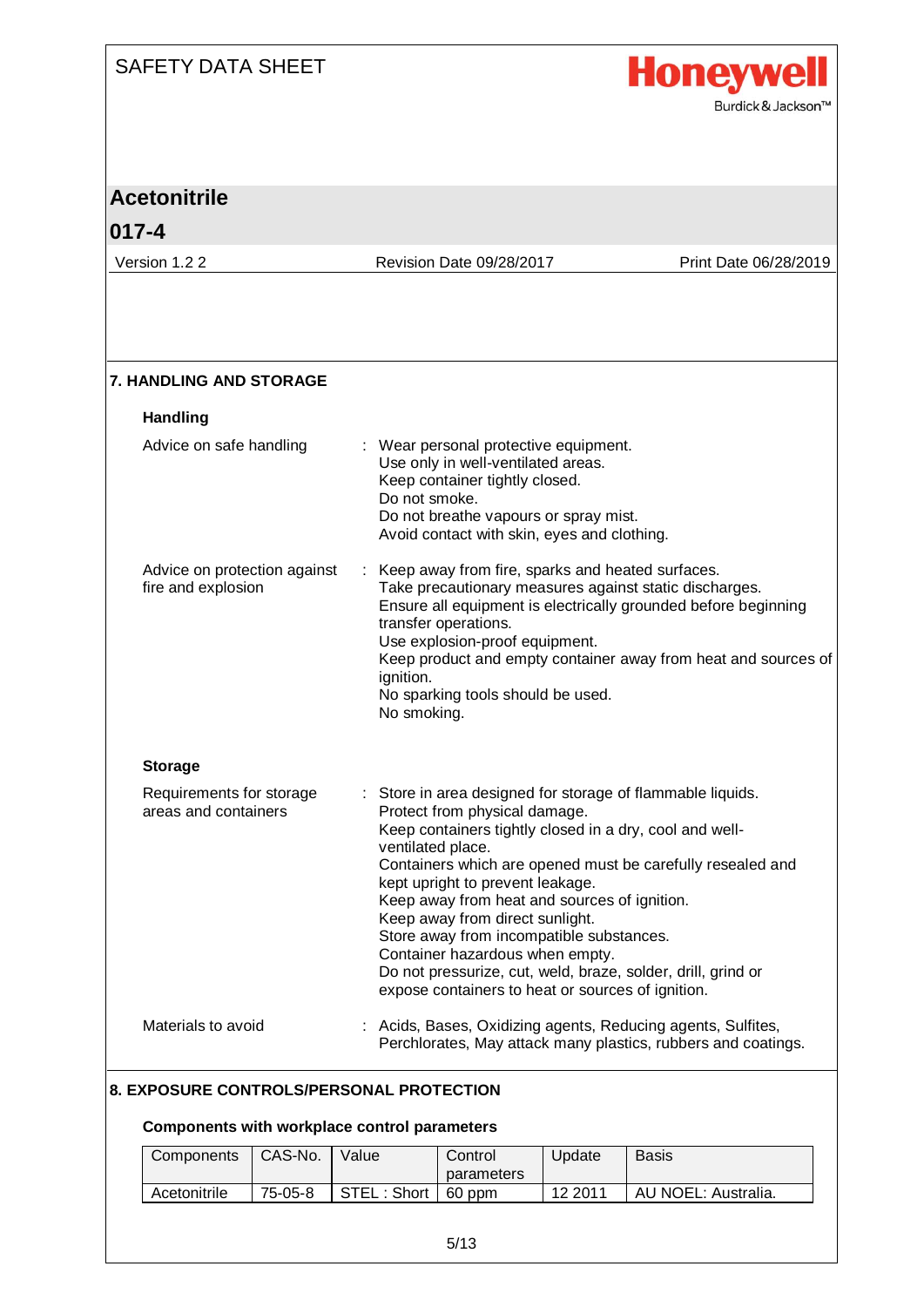

### **Acetonitrile**

#### **017-4**

Version 1.2 2 Revision Date 09/28/2017 Print Date 06/28/2019

| Term<br>Exposure<br>Limit<br>(STEL):       | 101 $mg/m3$                                |         | National Workplace<br>OELs (Workplace<br><b>Exposure Standards for</b><br>Airborne Contaminants,<br>Appendix A)                        |
|--------------------------------------------|--------------------------------------------|---------|----------------------------------------------------------------------------------------------------------------------------------------|
| SKIN DES:<br><b>Skin</b><br>designation:   | Can be<br>absorbed<br>through the<br>skin. | 12 2011 | AU NOEL: Australia.<br>National Workplace<br>OELs (Workplace<br><b>Exposure Standards for</b><br>Airborne Contaminants,<br>Appendix A) |
| TWA: Time<br>Weighted<br>Average<br>(TWA): | 40 ppm<br>67 mg/m3                         | 12 2011 | AU NOEL: Australia.<br>National Workplace<br>OELs (Workplace<br><b>Exposure Standards for</b><br>Airborne Contaminants,<br>Appendix A) |

#### **Engineering measures**

Use with local exhaust ventilation. Prevent vapour buildup by providing adequate ventilation during and after use.

#### **Personal protective equipment**

| Respiratory protection   | : In case of insufficient ventilation, wear suitable respiratory<br>equipment.<br>For rescue and maintenance work in storage tanks use self-<br>contained breathing apparatus.<br>Use NIOSH approved respiratory protection. |
|--------------------------|------------------------------------------------------------------------------------------------------------------------------------------------------------------------------------------------------------------------------|
| Hand protection          | : Solvent-resistant gloves<br>Gloves must be inspected prior to use.<br>Replace when worn.                                                                                                                                   |
| Eye protection           | : Do not wear contact lenses.<br>Wear as appropriate:<br>Safety glasses with side-shields<br>If splashes are likely to occur, wear:<br>Goggles or face shield, giving complete protection to eyes                            |
| Skin and body protection | : Wear as appropriate:<br>Solvent-resistant apron<br>Flame retardant antistatic protective clothing.<br>If splashes are likely to occur, wear:<br>Protective suit                                                            |
| Hygiene measures         | When using do not eat, drink or smoke.<br>Wash hands before breaks and immediately after handling the                                                                                                                        |
|                          | 6/13                                                                                                                                                                                                                         |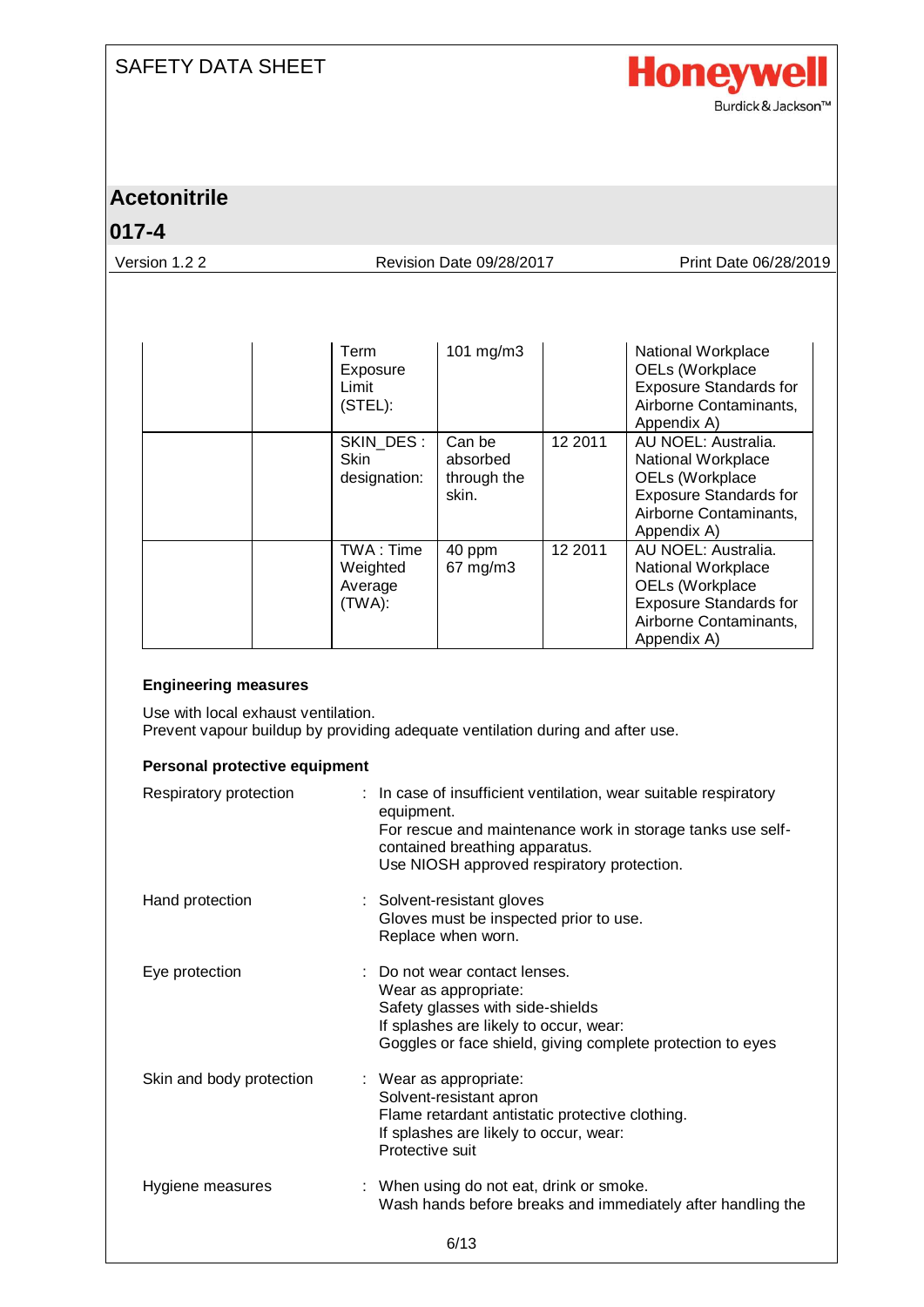

| <b>Acetonitrile</b>                 |   |                                                                                                                                                                                              |                       |
|-------------------------------------|---|----------------------------------------------------------------------------------------------------------------------------------------------------------------------------------------------|-----------------------|
| $017 - 4$                           |   |                                                                                                                                                                                              |                       |
| Version 1.2 2                       |   | Revision Date 09/28/2017                                                                                                                                                                     | Print Date 06/28/2019 |
|                                     |   |                                                                                                                                                                                              |                       |
|                                     |   | product.<br>Keep working clothes separately.<br>Remove and wash contaminated clothing before re-use.<br>Do not breathe vapours or spray mist.<br>Avoid contact with skin, eyes and clothing. |                       |
| Protective measures                 |   | : Ensure that eyewash stations and safety showers are close to<br>the workstation location.                                                                                                  |                       |
| 9. PHYSICAL AND CHEMICAL PROPERTIES |   |                                                                                                                                                                                              |                       |
| Physical state                      |   | : liquid                                                                                                                                                                                     |                       |
| Colour                              |   | : colourless                                                                                                                                                                                 |                       |
| Odour                               |   | sweet ether-like                                                                                                                                                                             |                       |
| pH                                  |   | Note: Not applicable                                                                                                                                                                         |                       |
| Melting point/range                 |   | $-46 °C$                                                                                                                                                                                     |                       |
| Boiling point/boiling range         |   | : $82 °C$ at 1,013 hPa                                                                                                                                                                       |                       |
| Flash point                         |   | 43 °F (6 °C)<br>Method: open cup                                                                                                                                                             |                       |
| Evaporation rate                    |   | $\therefore$ 5<br>Method: Compared to Butyl acetate.                                                                                                                                         |                       |
| Lower explosion limit               |   | : $3\%$ (V)                                                                                                                                                                                  |                       |
| Upper explosion limit               |   | 16 %(V)                                                                                                                                                                                      |                       |
| Vapour pressure                     |   | $: 97.3$ hPa<br>at 20 °C(68 °F)                                                                                                                                                              |                       |
| Vapour density                      | ÷ | 1.42<br>Note: $(Air = 1.0)$                                                                                                                                                                  |                       |
|                                     |   | 7/13                                                                                                                                                                                         |                       |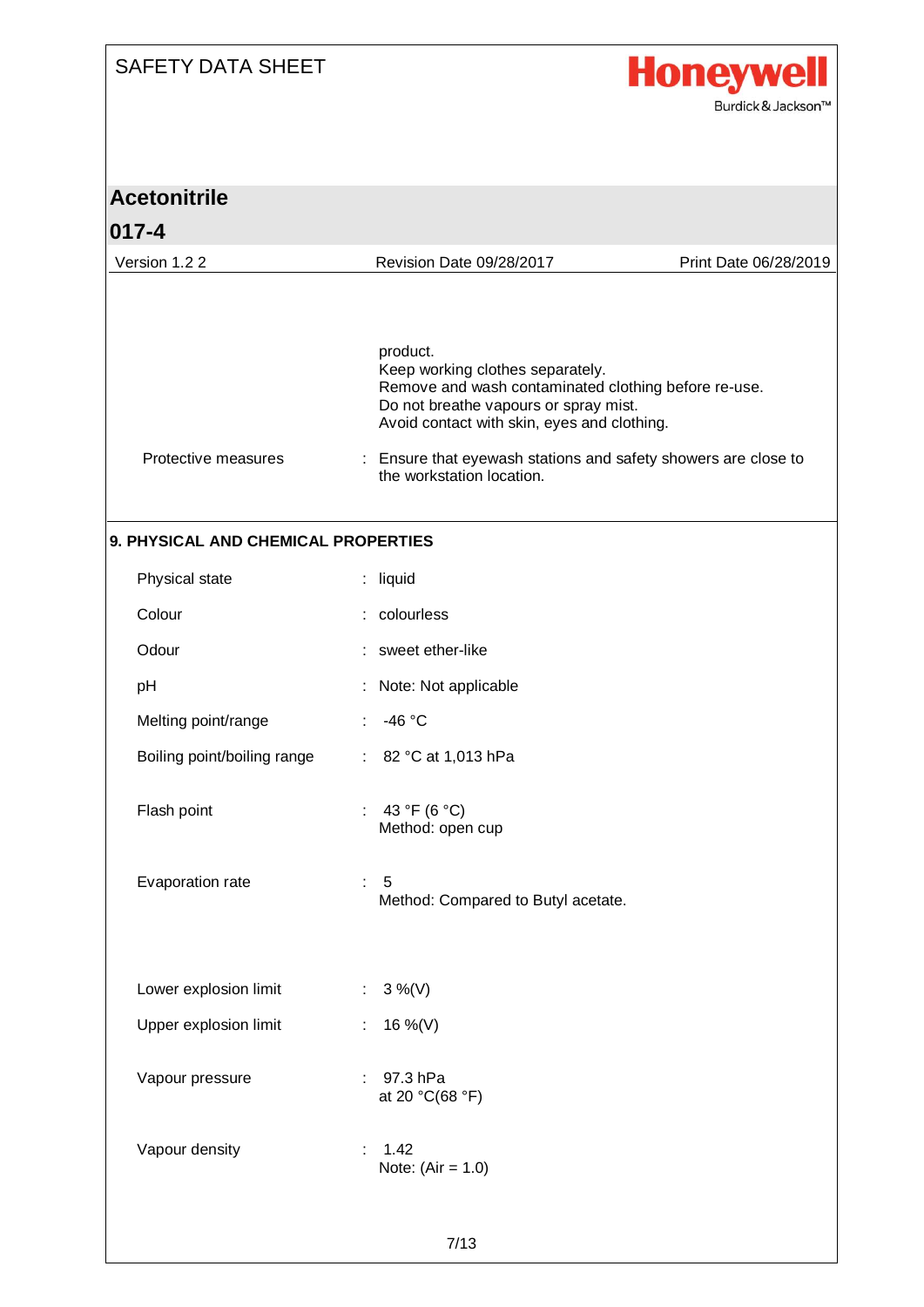

| <b>Acetonitrile</b>                  |  |                                                                                                                                                                                                                      |                       |
|--------------------------------------|--|----------------------------------------------------------------------------------------------------------------------------------------------------------------------------------------------------------------------|-----------------------|
| $017 - 4$                            |  |                                                                                                                                                                                                                      |                       |
| Version 1.2 2                        |  | Revision Date 09/28/2017                                                                                                                                                                                             | Print Date 06/28/2019 |
| Density                              |  | 0.7822 g/cm3 at 20 °C                                                                                                                                                                                                |                       |
| Water solubility                     |  | Note: completely soluble                                                                                                                                                                                             |                       |
| Ignition temperature                 |  | 524 °C                                                                                                                                                                                                               |                       |
| Molecular weight                     |  | $: 41$ g/mol                                                                                                                                                                                                         |                       |
| <b>10. STABILITY AND REACTIVITY</b>  |  |                                                                                                                                                                                                                      |                       |
| Chemical stability                   |  | Stable under normal conditions.                                                                                                                                                                                      |                       |
| Possibility of hazardous             |  | Hazardous polymerization does not occur.                                                                                                                                                                             |                       |
| reactions<br>Conditions to avoid     |  | Heat, flames and sparks.<br>Keep away from direct sunlight.                                                                                                                                                          |                       |
| Incompatible materials to<br>avoid   |  | : Acids<br>Bases<br>Oxidizing agents<br>Reducing agents<br><b>Sulfites</b><br>Perchlorates<br>May attack many plastics, rubbers and coatings.                                                                        |                       |
| Hazardous decomposition<br>products  |  | : In case of fire hazardous decomposition products may be<br>produced such as:<br>Hydrogen cyanide (hydrocyanic acid)<br>Carbon dioxide (CO2), carbon monoxide (CO), oxides of<br>nitrogen (NOx), dense black smoke. |                       |
| <b>11. TOXICOLOGICAL INFORMATION</b> |  |                                                                                                                                                                                                                      |                       |
| Acute oral toxicity                  |  | : LD50: 617 mg/kg<br>Species: Mouse, male and female<br>Method: OECD Test Guideline 401                                                                                                                              |                       |
|                                      |  | 8/13                                                                                                                                                                                                                 |                       |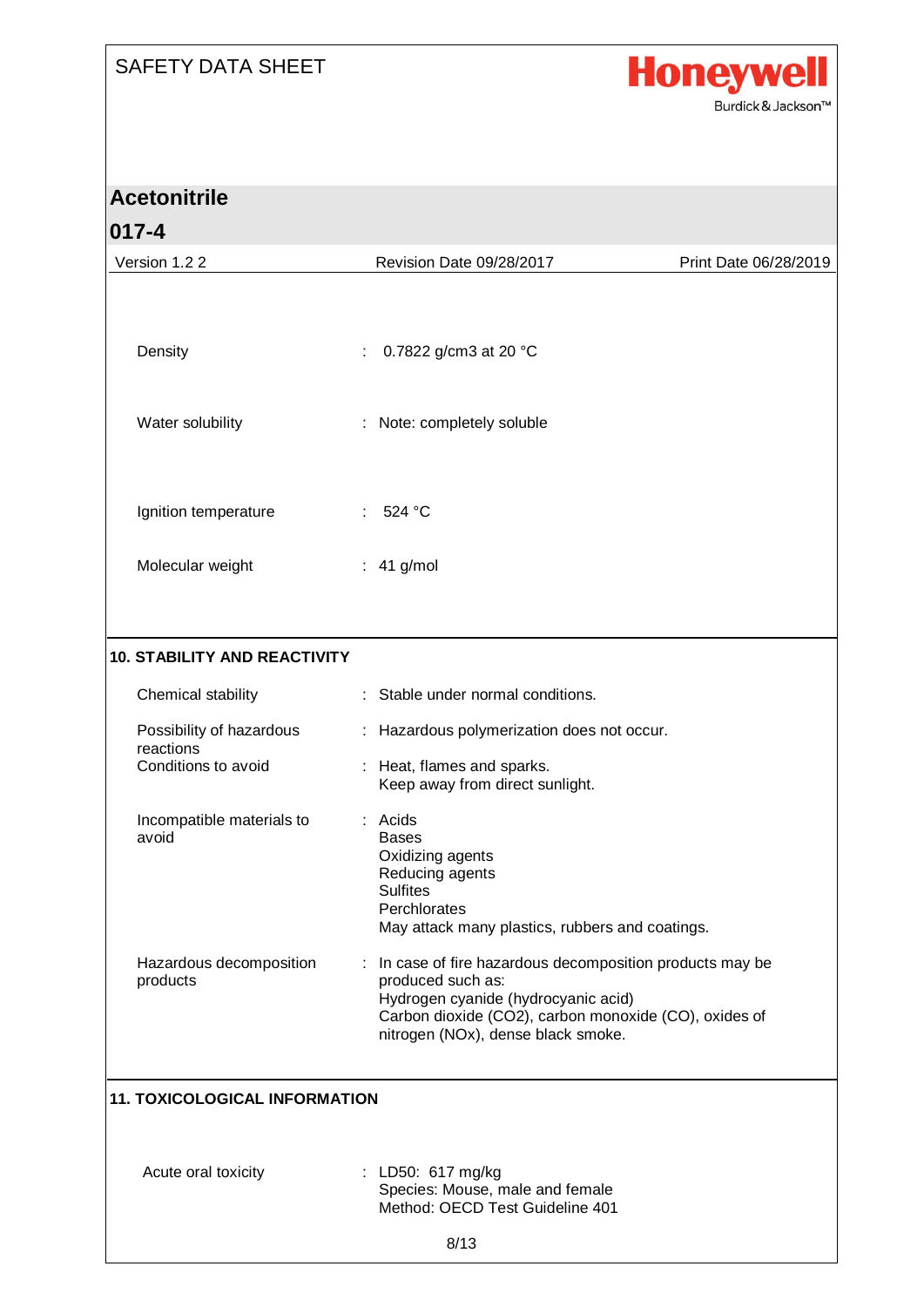

| <b>Acetonitrile</b>                           |                                                                                                                                                                                                                         |                       |
|-----------------------------------------------|-------------------------------------------------------------------------------------------------------------------------------------------------------------------------------------------------------------------------|-----------------------|
| $017 - 4$                                     |                                                                                                                                                                                                                         |                       |
| Version 1.2 2                                 | Revision Date 09/28/2017                                                                                                                                                                                                | Print Date 06/28/2019 |
| Acute inhalation toxicity                     | : LC50: 3587 ppm, vapour                                                                                                                                                                                                |                       |
|                                               | Exposure time: 4 h<br>Species: Mouse, male and female<br>Method: OECD Test Guideline 403                                                                                                                                |                       |
| Acute dermal toxicity                         | : LD50: $> 2,000$ mg/kg<br>Species: Rabbit                                                                                                                                                                              |                       |
| Skin irritation                               | : Species: Rabbit<br>Result: No skin irritation<br>Method: OECD Test Guideline 404<br>Exposure time: 4 h                                                                                                                |                       |
| Eye irritation                                | Species: Rabbit<br>Result: Irritating to eyes.<br>Method: OECD Test Guideline 405                                                                                                                                       |                       |
| Sensitisation                                 | : Buehler Test<br>Species: Guinea pig<br>Result: Did not cause sensitisation on laboratory animals.<br>Method: OECD Test Guideline 406                                                                                  |                       |
| Further information                           | : STOT - single exposure: The substance or mixture is<br>classified as specific target organ toxicant, single exposure,<br>category 1. May cause convulsions. May cause neurotoxic<br>effects. Based on Human Evidence. |                       |
| 12. Ecological information<br><b>Toxicity</b> |                                                                                                                                                                                                                         |                       |
|                                               |                                                                                                                                                                                                                         |                       |
| Toxicity to fish                              | : flow-through test<br>LC50: 1,640 mg/l<br>Exposure time: 96 h<br>Species: Pimephales promelas (fathead minnow)                                                                                                         |                       |
|                                               | Q/12                                                                                                                                                                                                                    |                       |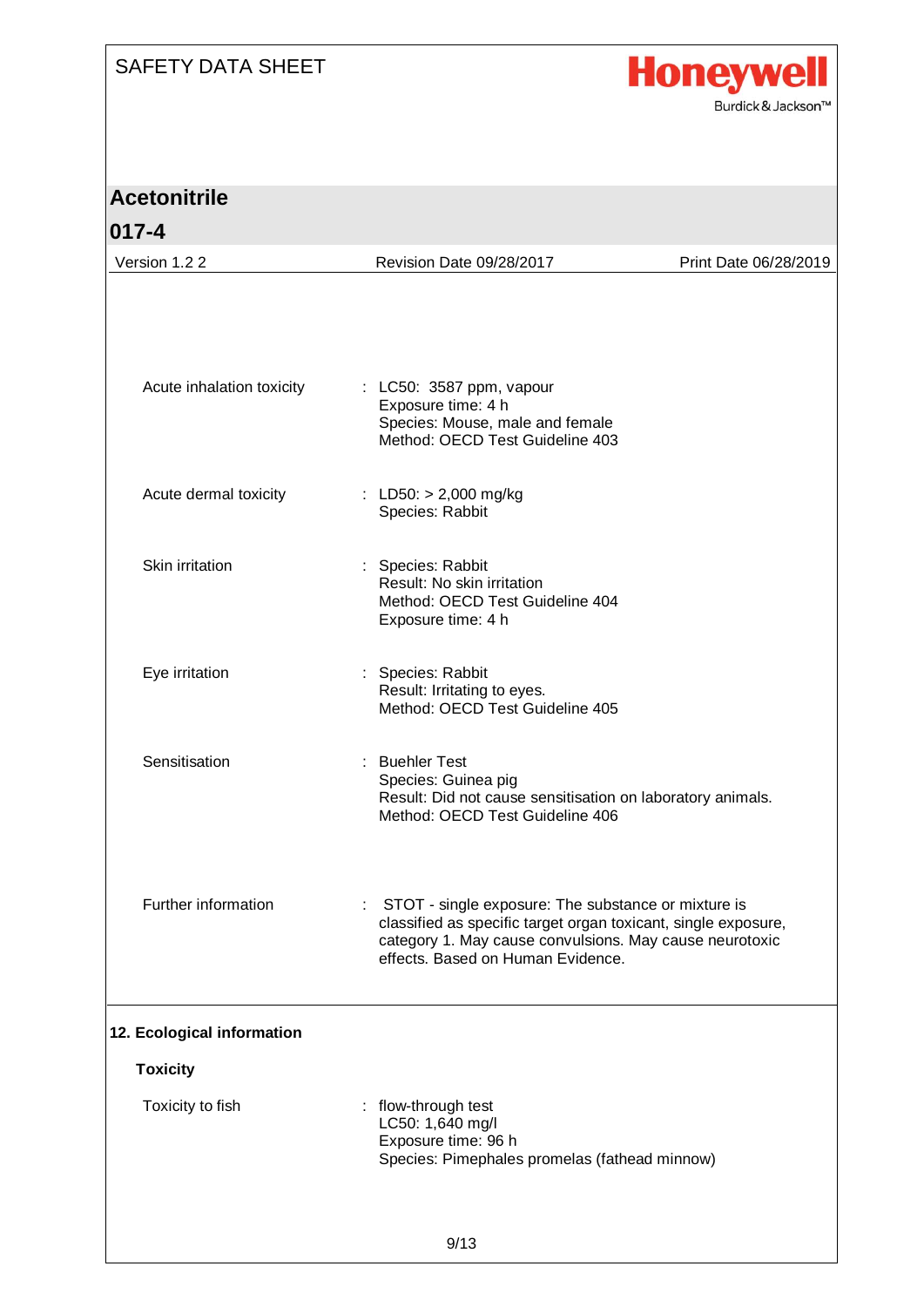

| <b>Acetonitrile</b>                                                                                                                                          |                                                                                                                                                                                               |                       |  |  |
|--------------------------------------------------------------------------------------------------------------------------------------------------------------|-----------------------------------------------------------------------------------------------------------------------------------------------------------------------------------------------|-----------------------|--|--|
| $ 017 - 4$                                                                                                                                                   |                                                                                                                                                                                               |                       |  |  |
| Version 1.2 2                                                                                                                                                | Revision Date 09/28/2017                                                                                                                                                                      | Print Date 06/28/2019 |  |  |
| Toxicity to algae<br>Acetonitrile                                                                                                                            | : static test<br>NOEC: 400 mg/l<br>Exposure time: 72 h<br>Species: Phaeodactylum tricornutum<br>static test<br>ErC50: 9,696 mg/l<br>Exposure time: 72 h<br>Species: Phaeodactylum tricornutum |                       |  |  |
| <b>13. DISPOSAL CONSIDERATIONS</b>                                                                                                                           |                                                                                                                                                                                               |                       |  |  |
| Product                                                                                                                                                      | : In accordance with local and national regulations.                                                                                                                                          |                       |  |  |
| <b>14. TRANSPORT INFORMATION</b>                                                                                                                             |                                                                                                                                                                                               |                       |  |  |
| <b>ADR</b><br>UN/ID No.<br>Description of the goods<br>Class<br>Packing group<br><b>Classification Code</b><br><b>Hazard Identification Number</b><br>Labels | <b>UN 1648</b><br>: ACETONITRILE<br>3<br>$\mathbb{R}^+$<br>$:$ F1<br>: 33<br>$\mathbf{3}$                                                                                                     |                       |  |  |
| ADG_ROAD<br>UN/ID No.<br>Description of the goods<br>Class<br>Packing group<br><b>Hazard Identification Number</b><br>Labels                                 | <b>UN 1648</b><br>÷<br>: ACETONITRILE<br>3<br>$\mathbf{II}$<br>: 33<br>3                                                                                                                      |                       |  |  |
| <b>IATA</b><br>UN/ID No.<br>Description of the goods<br>Class<br>Packing group                                                                               | : UN 1648<br>: Acetonitrile<br>: 3<br>$\therefore$ II<br>10/13                                                                                                                                |                       |  |  |
|                                                                                                                                                              |                                                                                                                                                                                               |                       |  |  |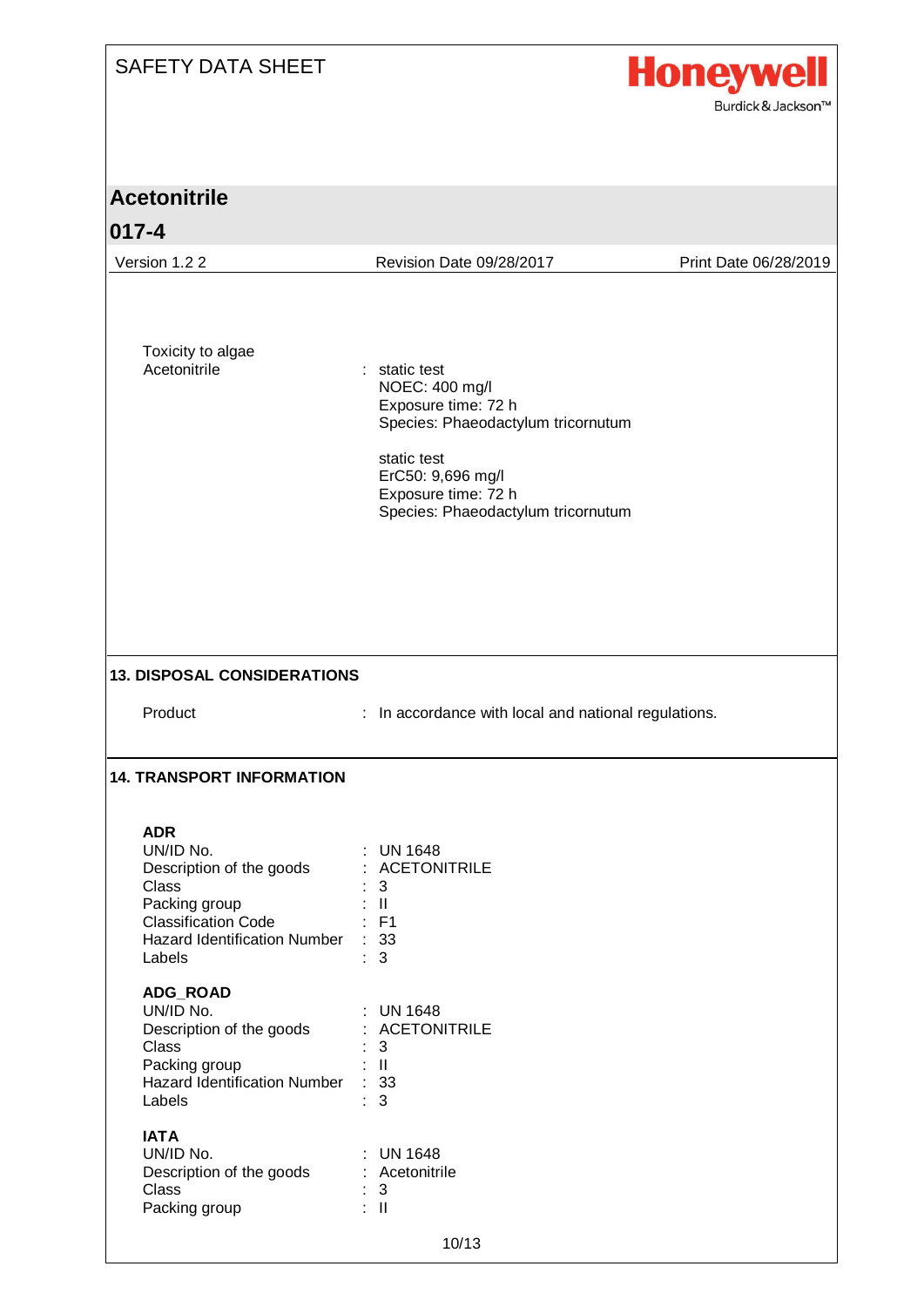

| <b>Acetonitrile</b>                                                                                  |                |                                                          |                       |
|------------------------------------------------------------------------------------------------------|----------------|----------------------------------------------------------|-----------------------|
| $017 - 4$                                                                                            |                |                                                          |                       |
| Version 1.2 2                                                                                        |                | Revision Date 09/28/2017                                 | Print Date 06/28/2019 |
|                                                                                                      |                |                                                          |                       |
| Labels                                                                                               |                | 3                                                        |                       |
| Packing instruction (cargo<br>aircraft)                                                              |                | 364                                                      |                       |
| Packing instruction<br>(passenger aircraft)                                                          |                | : 353                                                    |                       |
| Packing instruction<br>(passenger aircraft)                                                          |                | : Y341                                                   |                       |
| <b>IMDG</b><br>UN/ID No.                                                                             |                |                                                          |                       |
| Description of the goods                                                                             |                | $\therefore$ UN 1648<br>: ACETONITRILE                   |                       |
| Class<br>Packing group                                                                               | $\pm$ 11       | 3                                                        |                       |
| Labels                                                                                               | $\therefore$ 3 |                                                          |                       |
| EmS Number 1                                                                                         | $\cdots$ : F-E |                                                          |                       |
| EmS Number 2                                                                                         |                | $: S-D$                                                  |                       |
| Marine pollutant                                                                                     | : no           |                                                          |                       |
| HAZCHEM Code: 2YE                                                                                    |                |                                                          |                       |
| <b>15. REGULATORY INFORMATION</b>                                                                    |                |                                                          |                       |
| National regulatory information                                                                      |                |                                                          |                       |
| Standard for the Uniform<br>Scheduling of Medicines and<br>Poisons                                   | ÷              | No poison schedule number allocated                      |                       |
| Other international regulations                                                                      |                |                                                          |                       |
| <b>Notification status</b><br><b>US. Toxic Substances</b><br>Control Act                             |                | : On TSCA Inventory                                      |                       |
| Australia. Industrial Chemical<br>(Notification and<br>Assessment) Act                               |                | : On the inventory, or in compliance with the inventory  |                       |
| Canada. Canadian<br><b>Environmental Protection Act</b><br>(CEPA). Domestic<br>Substances List (DSL) |                | : All components of this product are on the Canadian DSL |                       |
| Japan. Kashin-Hou Law List                                                                           |                | : On the inventory, or in compliance with the inventory  |                       |
|                                                                                                      |                | 11/13                                                    |                       |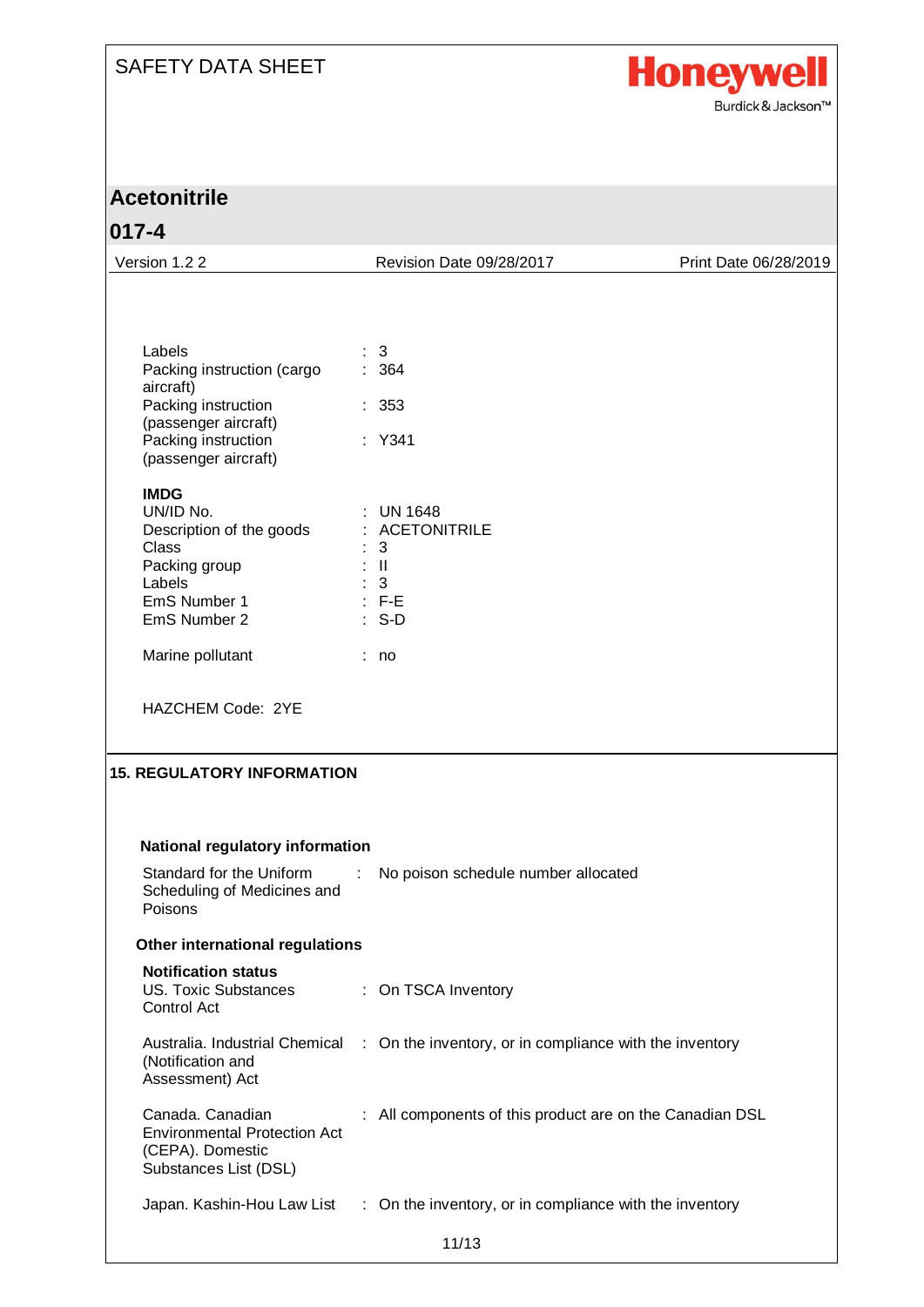

### **Acetonitrile**

#### **017-4** Version 1.2 2 Revision Date 09/28/2017 Print Date 06/28/2019 Korea. Existing Chemicals Inventory (KECI) : On the inventory, or in compliance with the inventory Philippines. The Toxic Substances and Hazardous and Nuclear Waste Control  $\Delta$  ct : On the inventory, or in compliance with the inventory China. Inventory of Existing Chemical Substances : On the inventory, or in compliance with the inventory New Zealand. Inventory of Chemicals (NZIoC), as published by ERMA New Zealand : On the inventory, or in compliance with the inventory

#### **16. OTHER INFORMATION**

#### **Sources of key data used to compile the Safety Data Sheet:**

1. National Code of Practice for the Preparation of Material Safety Data Sheets 2nd Edition [NOHSC:2011(2003)]

2. Approved Criteria for Classifying Hazardous Substances [NOHSC:1008(1999)]

3. List of Designated Hazardous Substances [NOHSC:10005(1999)]

4. Adopted National Exposure Standards for Atmospheric Contaminants in the Occupational Environment [NOHSC:1003(1995)]

- 5. Australian Dangerous Goods Code, No. 6 [National Road Transport Commission]
- 6. Standard for the Uniform Scheduling of Drugs and Poisons (SUSDP), No. 19 [NDPSC: 2004]
- 7. National Code of Practice for the Labelling of Workplace Substances [NOHSC:2012(1994)]

#### **Further information**

The information provided in this Safety Data Sheet is correct to the best of our knowledge, information and belief at the date of its publication. The information given is designed only as a guidance for safe handling, use, processing, storage, transportation, disposal and release and is not to be considered a warranty or quality specification. The information relates only to the specific material designated and may not be valid for such material used in combination with any other materials or in any process, unless specified in the text.

Final determination of suitability of any material is the sole responsibility of the user.

This information should not constitute a guarantee for any specific product properties.